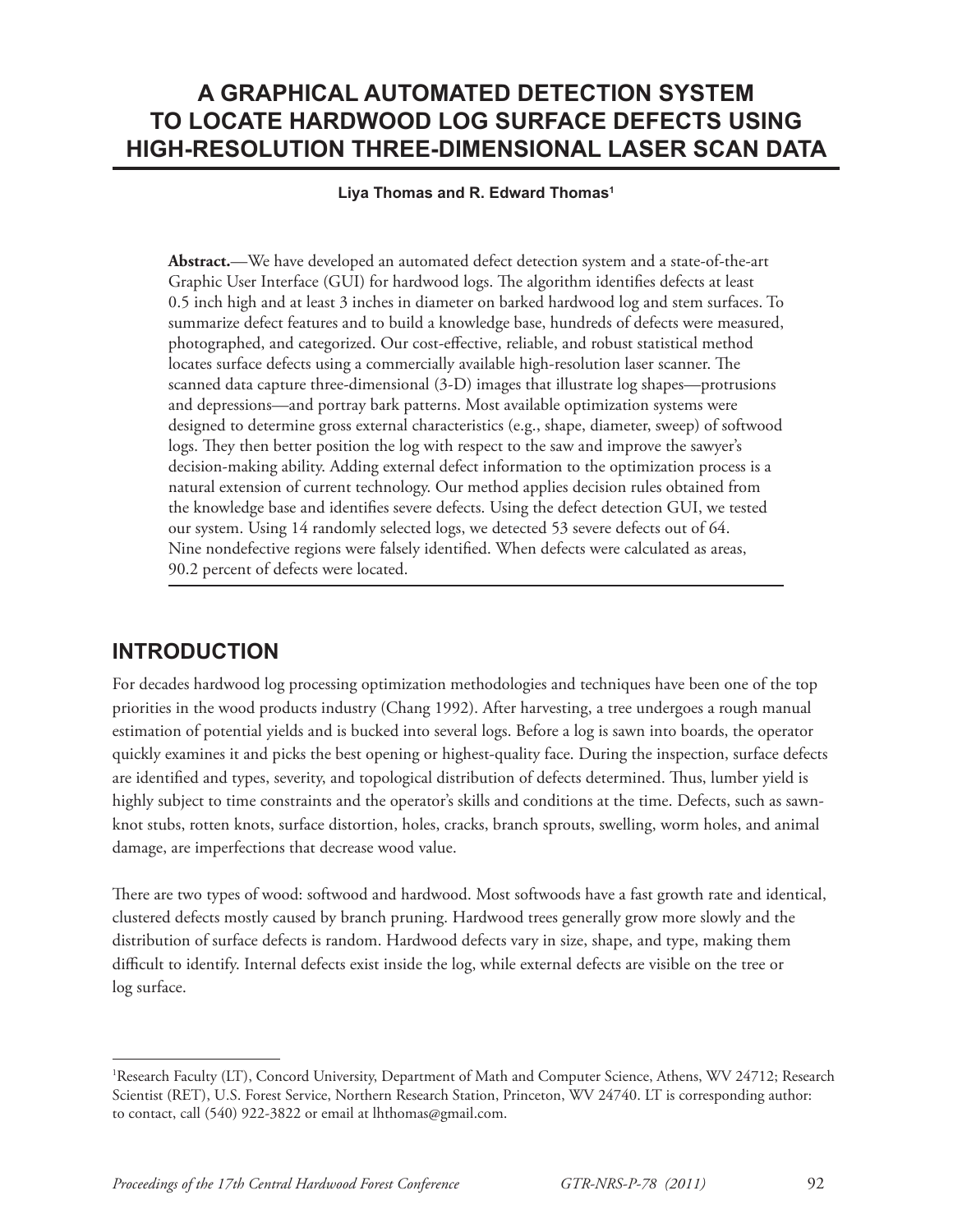With the advance of scanning equipment, it is possible to develop automated systems that aid bucking and sawing processes. Researchers have experimented with technologies and methods that locate and classify internal as well as external defects on either softwood or hardwood. Systems including those using X-ray/ Computerized Tomography (CT), X-ray tomosynthesis, magnetic resonance imaging (MRI), microwave scanning, ultrasound, and ground-penetrating radar have been researched and developed to detect internal defects (Wagner and others 1989, Chang 1992, Guddanti and Chang 1998, Devaru and others 2005). Advanced computer vision and image-processing methods and algorithms were proposed for internal defect inspection on hardwood (Li and others 1996; Zhu and others 1996; Tian and Murphy 1997; Bhandarkar and others 1999). Some of these methods and technologies provide high detection rates as their data have extremely high resolution. However, issues such as high cost, low processing speed, data instability, and environmental safety keep them from being commercially available. Another approach is the use of laser scan technologies to collect profile data of softwood and hardwood logs. High-resolution 3-D laser-scanned data of hardwood logs show minute surface variations, making it feasible to detect external defects.

Compared to other systems such as X-ray/CT, laser-scanning equipment is more economical, safer, faster, and more suitable for log sizes (Thomas and others 2007). X-ray based systems might be appropriate for highend veneer mills, if practical problems such as log size limitations can be resolved. External defect indicators are highly correlated with internal defect characteristics in hardwoods (Thomas 2008). This high correlation strongly suggests that automatically locating external defects based on laser-scanned data can help stem bucking and lumber sawing. In 2001, as the first group attempting external defect detection using laserscanned log data, we began the development of a software system to identify and locate severe surface defects. Two batches of data were collected from two commercially important northeastern-American hardwood species, yellow-poplar (*Liriodendron tulipifera*), and northern red oak (*Quercus rubra*) (Fig. 1). To build a database, we measured, photographed, and categorized more than 200 external defect samples. Information was extracted from the database to develop the expert system in our defect detection algorithm.

A new robust statistical estimator was created to fit 2-D circles to data cross sections in the presence of severe



Figure 1.—Portion of the 3-D projection of laserscanned range data for a red oak log.

outliers (Thomas and Mili 2007). Radial distances are computed between the virtual log made of fitted 2-D circles and log data, based on which computer vision techniques were applied to generate a grayscale height image of the log surface. Contour curves also are generated that display ups and downs. The defect detection algorithm analyzes both contours and 3-D data to locate severe defects at least 0.5 inch high and 3 inches wide. Defective regions are selected and framed in rectangles over the contour plot. The algorithm was implemented in Java and Matlab on a Windows XP operating system (Thomas and others 2006) and has been merged in Java. A state-of-the-art Java GUI was developed that allows users to control the log scanner, to scan log data, to execute our detection system, and to display detection results. Using the defect detection GUI, we tested the system.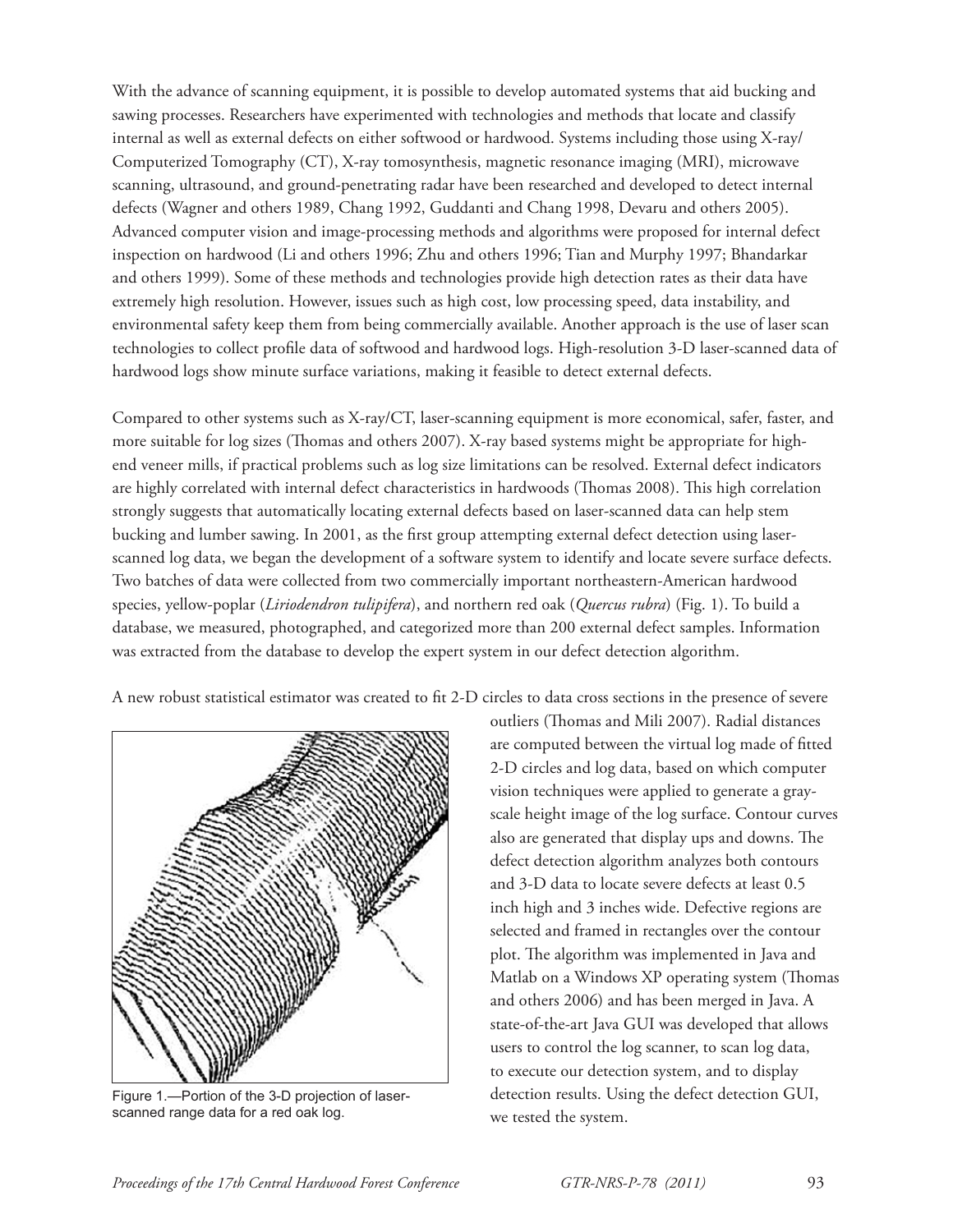## **STUDY AREAS**

Our log-surface defect detection algorithm processes gray-scale imagery and 3-D range data by using a new robust generalized M-estimator, or GME (Thomas and Mili 2007). It extracts radial distances between the virtual log formed by a series of fitted circles and log data points. The radial distances provide a height map of the log surface with respect to the virtual log. This mapping enables our system to locate defects associated with unique characteristics and height change. Wagner and others (1989) experimented with a CT scanner operating at a speed acceptable to mills that collected internal log images for automatic defect detection. Using X-ray/CT images, Guddanti and Chang (1998) constructed virtual boards to resemble real sawn boards that demonstrated the feasibility of applying the technique. Zhu and others (1996) developed an inspection algorithm to identify internal log defects in CT images. It comprises an adaptive filter, a multi-threshold 2-D segmentation scheme, and a 3-D 8-neighbor connectivity analysis mechanism.

Using CT technology, Li and others (1996) investigated internal log inspection and developed a feed-forward multilayer Artificial Neural Network (ANN) system, trained by back propagation. It can classify three common defect types—knots, splits, and decay—and can accommodate several hardwood species, including northern red oak, water oak (*Q. nigra* L.), yellow-poplar, and black cherry (*Prunus serotina*). Local 3-D data are used to extract defect features, and a pixel-by-pixel classification accuracy of 95 percent was achieved. Sarigul and Abbott (2000) further refined these classifiers in a subsequent post-processing step, and developed the Intellipost system using domain-dependent rules. It improved segmentation accuracy of Li and others (1996) ANN by 1.92 percent, 9.45 percent, 4.22 percent, 0.33 percent for a red oak dataset, datasets provided by Forintech Canada, Inc., and two medical ones, respectively. Bhandarkar and others (1999) developed the CATALOG system for internal defect detection and classification via CT image analysis, consisting of segmentation and correlation phases. Hardwood species studied were red oak, black walnut (*Juglens nigra*), white ash (*Fraxinus americana* L.), and hard maple (*Acer saccharum*). Recent research activities in internal hardwood defect detection by X-ray/CT imaging include a group in Purdue University (Callahan 2007). Tian and Murphy (1997) proposed an automated digital camera-based texture analysis system, KnotVision, to locate and identify defects on freshly harvested pine logs (softwood).

Strong relationships among surface indicators and internal defect features have been discovered for severe defects, such as overgrown knots, sound knots, knot clusters, and unsound knots (Thomas 2008). For example, the strength of the correlations (adjusted multiple  $R^2$ ) between interior halfway-point width measurement and exterior features ranged from 0.48 to 0.75. Similar results were found between external features and the halfway-point length measurement (adjusted multiple  $R^2$  from 0.45 to 0.75). All correlations between external indicators and internal features were significant at the 99-percent level. Further, the low mean absolute errors (0.25 to 0.70 inch) indicate that internal features can be reliably predicted using external defect measurements. The defect detection algorithm discussed here identifies the size and location of surface defects. When this information is passed to the internal defect prediction model (Thomas 2008), a complete set of defect information for a log, internal and external, is generated. This is the data necessary to optimize the processing of the log to yield maximum product value. A recent test of the internal prediction models has shown that they can accurately predict the occurrence of 80 percent of the knots on sawn board faces.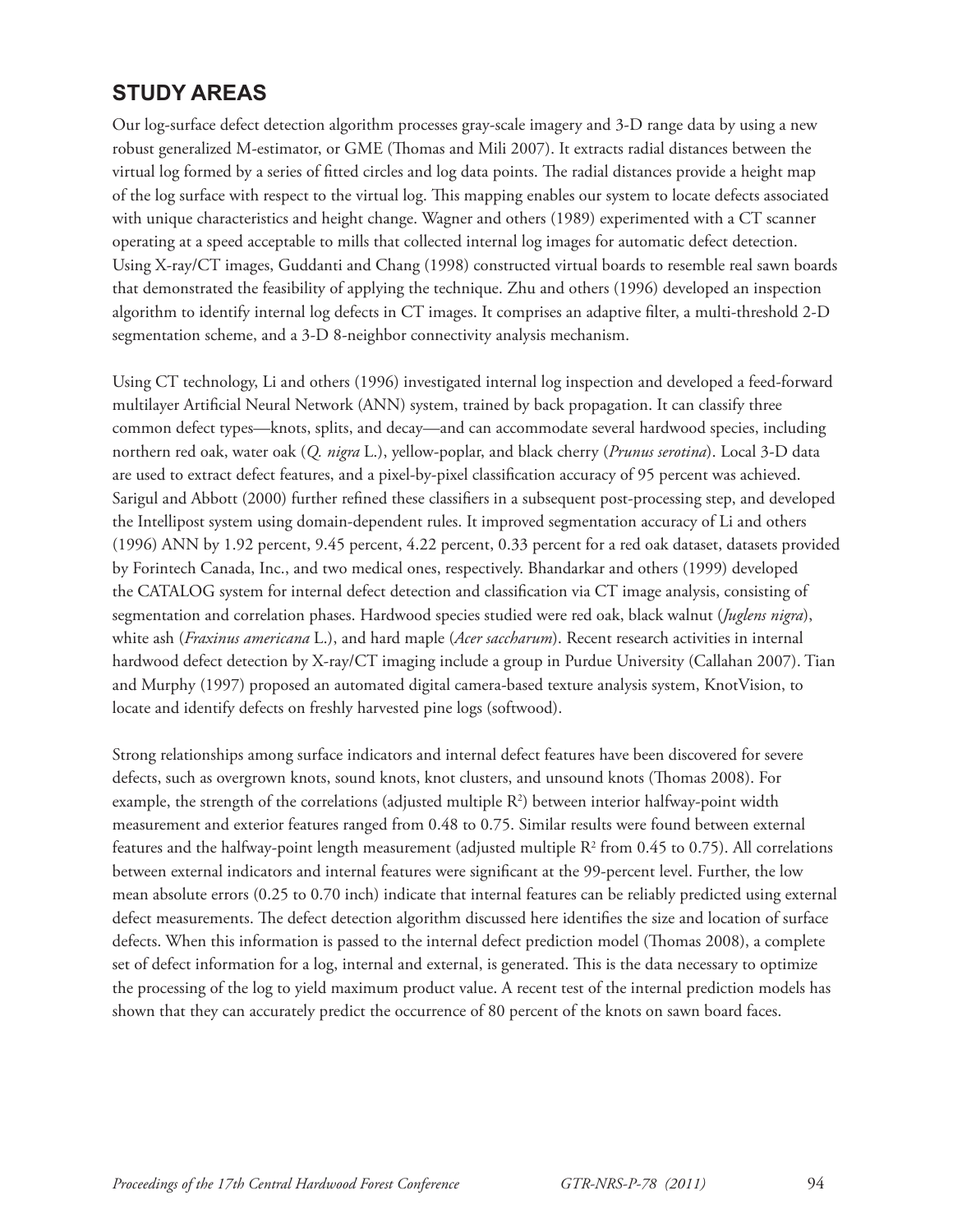#### **METHODS**

The fact that external defects corresponding to rises or depressions on log surface can be observed from 3-D range images suggests that defect locations can be determined by extracting surface height from the images. Three major steps are involved.

- 1) Fit 2-D circles to log cross-sections. Because datasets might have missing data or include irrelevant, deviant data points, a new, robust estimator was developed to estimate in a reliable manner the centers and radii of the fitted circles.
- 2) Extract radial distances between circles and log data to indicate local height changes. Radial distances refer to height values on the surface with respect to the reference.
- 3) Locate defects characterized by significant surface rises or depressions.

We experimented with methods that fit circles and ellipses to log data to create a reference surface, or virtual log, for converting 3-D data to 2-D images for processing. Our GM estimator that fit circles to the crosssection data showed little to no influence from the outlier data (approximately 3 percent of the dataset) or the missing data (Fig. 2). Our process converts 3-D range data to radial distances and uses image-processing methods commonly applied to gray-scale values (Fig. 3a). In this process, the log surface is unrolled onto a 2-D coordinate space to create a "skin" representing the pattern of log bark along with bumps and bulges associated with most defects. Radial distances are calculated between circle and log surface points, typically ranging from –0.5 to 0.5 inch, scaled to range from 0 to 255 gray-levels, and mapped to create a 2-D image. Log data are processed and interpolated linearly to fill any gaps between data points to form a grid. In our original data set, the cross-sectional density is nearly 20 times the longitudinal density, and linear interpolation generates an image proportional to the real log surface.

Six contour levels are computed from the orthogonal distances between a virtual log and any point of the cross section, generating a topographical exterior log map. Examining only the highest-level and lowest-level contours, we can detect defects corresponding to surface rise or depression. Log data also are referenced to find



Figure 2.—Circle fitting to a cross section with severe outliers as a contour plot as depicted in Figure 3b, nortion of the log support. portion of the log support.

defects. Expert knowledge, in the form of defect shape and size characteristics, is applied in a stepwise fashion to rule out regions as potential defects, including regions with sizes smaller than a given threshold, nested in other curves, or long and narrow (determined by the actual width-to-length ratio of real log dimensions). The algorithm was created under the assumption that data resolution is 0.8 inches per cross section, so only those with a relatively significant height change on the surface (at least 0.5 inch), and/or a relatively significant size (at least 3 inches in diameter) are examined. Using radial distances visualized by the gray-level image in Figure 3a, the algorithm generates a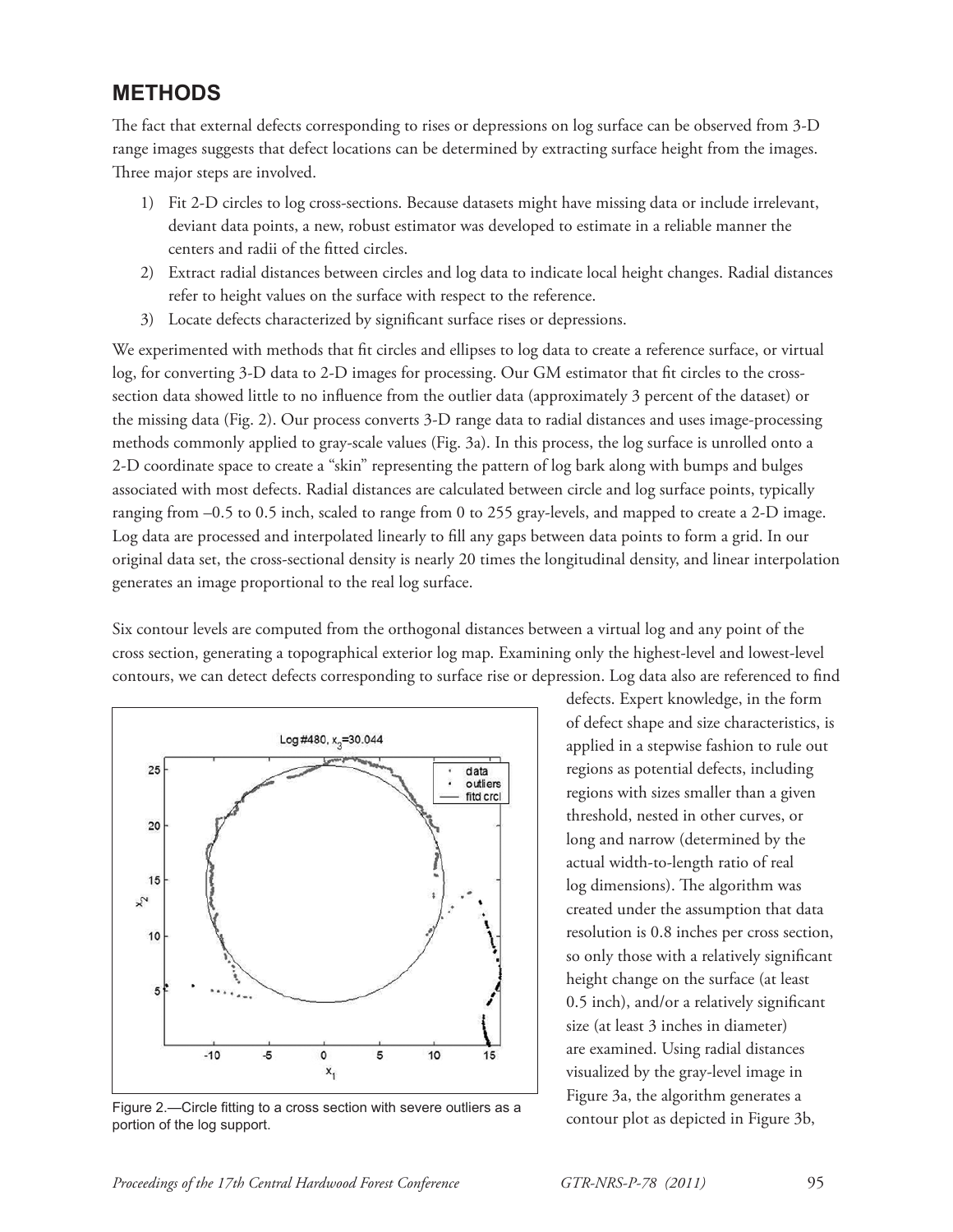

Figure 3.—(a) Radial distances generated by the log-unrolling process presented as a gray-level range image. Lowerleft corner has a sawn knot, where sawn pattern can be observed. (b) Three out of four defects are automatically detected as displayed in the contour plot, enclosed in black crossed rectangles. The only exception is in the top left corner. Also shown is a manually recorded map of defects on the same log, enclosed in light green rectangles centered by a small cross.

and determines rectangle-enclosed regions bounding contour curves at the highest level. Some regions are selected if they are big enough or with a significant height.

The detection method uses a statistical procedure to examine the region surrounding a selected small region for relatively straight-line segments (Hampel et al. 1986). If the coverage of straight-line segments is sufficient, the defect region is adjusted to cover the entire defect surface, rather than just a corner. Such a region is identified as a flattop, which is likely a sawn top, either sound (not rotten), or unsound (rotten). Regionremoval rules are given as follows: regions smaller than a given threshold; regions enclosed in curves nested in other curves, as there will be at most one defect in the same location; long and narrow regions (because they are normal bark regions); regions that are smaller than 50 in<sup>2</sup> and are too close to the selected large ones. Some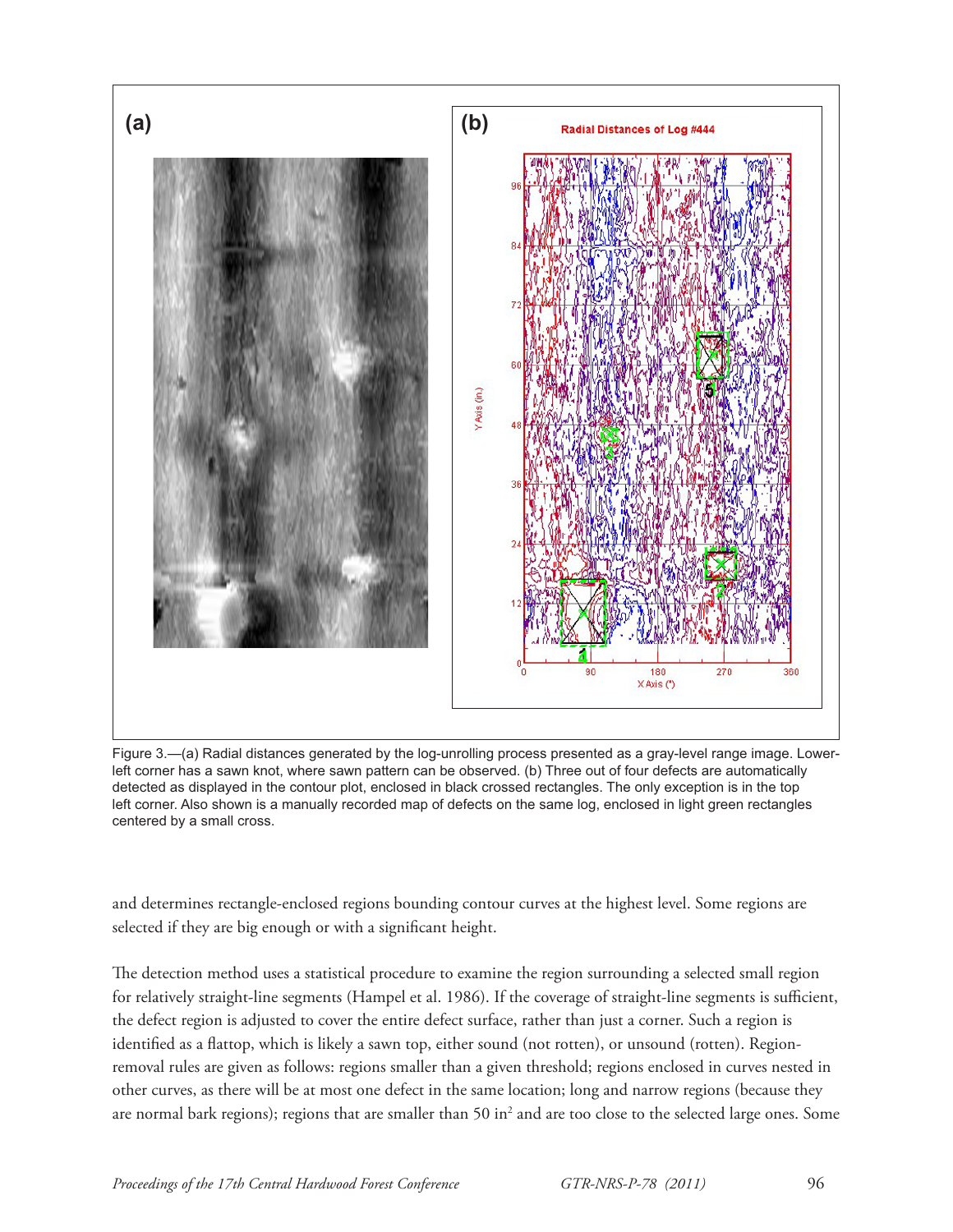regions are removed for further consideration if they contain a large portion of missing data. The algorithm extends boundaries of an identified region if only a relatively high standing corner of the defect is located. Regions may include elevated yet nondefective log surface. Typically they are covered with tree bark and are thus associated with distinctive bark patterns.

## **RESULTS**

Two groups of data were collected for our experiment. The first, scanned using a Perceptron scanning system (Perceptron Inc., Plymouth, MI), consists of more than 160 log data samples from both species, each with cross sections along the log length at 0.8-inch intervals and a resolution of about 0.04 inch within a cross section, shown in Figure 1. Each log data sample in this group consists of approximately 120,000 to 240,000 points (3-D coordinates). The second group was scanned using a JoeScan system (JoeScan, Vancouver, WA). It contains more than 140 red oak data samples, with a resolution of 0.06 inch between cross sections, and 0.09 inch within a section. The number of cross sections per  $log$  ranges from  $1,600$  to  $3,200$ , and each cross section has 400 to 800 points. Thus, the second data group has much higher resolution and number of data points varies from 0.64 to 2.56 million per log sample. The prototype of our defect detection system was created and tested using the first data. The circle-fitting part in the algorithm was implemented using Java. The rest of the algorithm that detects defects based on radial distances was written in MATLAB 7.0 (MathWorks, Natick, MA; MATLAB 2008) for its readily available and easy-to-use graphical capabilities.

To make our system easier to use, a sophisticated graphical interface was developed that allows users to enter various information by selecting items through pull-down menus, then to run it by pressing a button (Fig. 4). Th rough the interface, a user may control the scanning process of the log scanner and launch the log



Figure 4.—Partial screen shot of GUI (Graphical User Interface) for the defect detection system. On the left side is the contour plot with automatically detected regions enclosed in black crossed rectangles. To the upper-right is the control panel.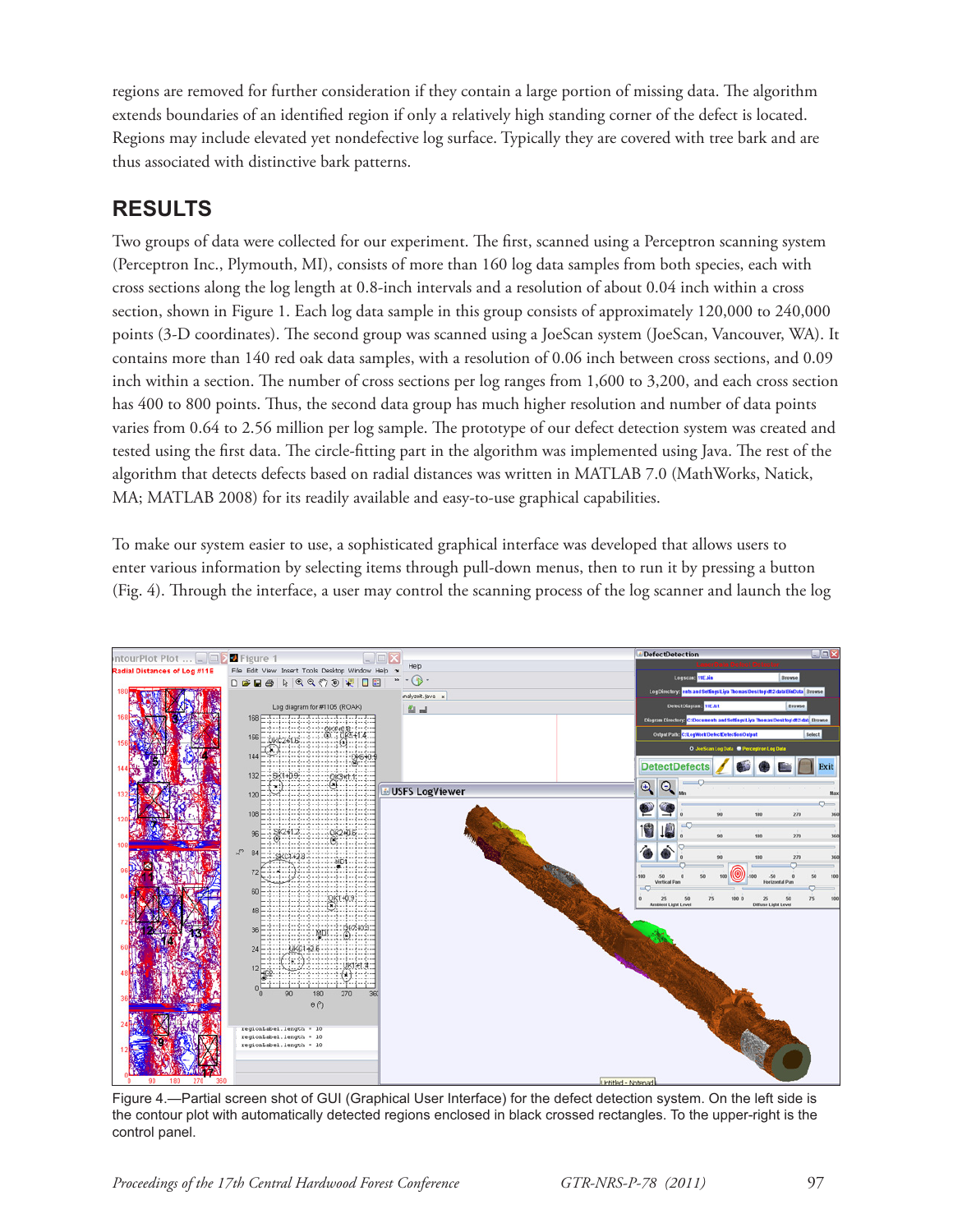data scan. Once the data are collected, the user may press the corresponding button to execute our detection system. Detection results are automatically displayed in three different forms: a 3-D projection of the log data with defective regions marked; a contour plot tiff image of the log surface height change, also with defective region marked; and a text file of residual values. The 3-D log data projection can be viewed interactively. The user can zoom in/out, rotate, or pan it. Lighting also can be adjusted. These capabilities make our system both interactive and real-time.

We used an open-source Java package to generate 2-D contour plots of data (Huwaldt 2002). Figure 3b presents a contour plot with automated defect detection results overlaid by observed severe defective regions. Changes were made to the Huwaldt package to accommodate our detection system and fix several incompatibilities. Huwaldt's package was developed for relatively small datasets, while the log data can have as many as 2.5 million 3-D points. Thus, we reduced the data to 50 percent for the first group and 17 percent for the second one; that is, 90,000 and 272,000 points on average, respectively. Resolutions for the two groups are  $0.8 \times 0.08$  in<sup>2</sup>/pixel, and  $0.2 \times 0.2$  in<sup>2</sup>/pixel, respectively. To get a uniform resolution along both the log length and cross section in the first batch, linear interpolation was performed in the direction of log length. Data reduction ensures that the current version of our system will complete the analysis within a reasonable amount of time. This processing speed is possible because a data mesh with these densities is fine enough for a contour-curve based detection algorithm such as ours that aims only at the most protruding regions.

Tables 1 and 2 show simulation results from 14 log samples from the Perceptron data using our new Java implementation. Out of 64 severe defects, we detected 53. We falsely identified nine nondefective regions. When defective regions are calculated as areas, 90.2 percent of the defects were located and 1.8 percent of the total clear area falsely identified as defective. The algorithm made the assumption that data resolution is no more than 0.8 inch per cross section (along log length), which confines the defect size that can be detected to be no more than 3 inches wide, and at least 0.5 inch high. Otherwise there would be fewer than four cross sections spanning a defect, and low-lying defects are not enclosed in the highest-level contours, usually at

| Log# | Total | Detected | Missed | False |  |
|------|-------|----------|--------|-------|--|
| 444  | 4     | 3        |        |       |  |
| 448  | 8     |          |        |       |  |
| 450  | 4     |          |        |       |  |
| 453  |       | 6        |        |       |  |
| 468  |       |          |        |       |  |
| 480  | 5     | 5        |        |       |  |
| 493  | 5     |          | 2      |       |  |
| 501  | 3     |          |        |       |  |
| 508  | 5     | 4        |        |       |  |
| 521  | 6     | 5        |        |       |  |
| 537  | 4     |          |        |       |  |
| 441  | 2     |          |        |       |  |
| 485  | 6     |          |        |       |  |
| 520  | 2     | 2        |        |       |  |
| Sum  | 64    | 53       | 11     | 9     |  |

**Table 1.—Defect detection simulation results in terms of number of rectangle regions for 14 log samples.**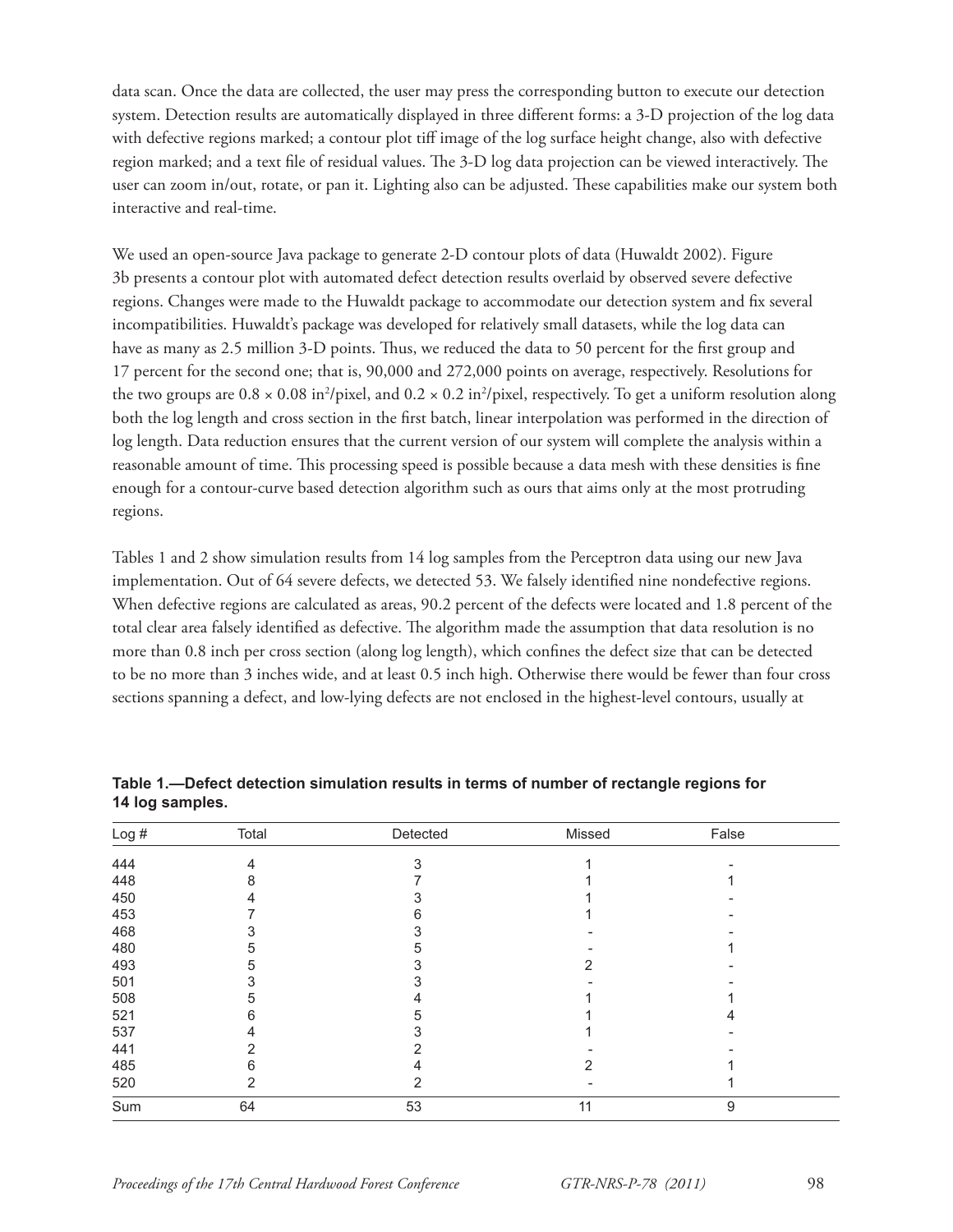| Log#  | Surface                  | Observed | Detected | Missed         | False |
|-------|--------------------------|----------|----------|----------------|-------|
| 444   | 5,797                    | 215      | 187      | 8              |       |
| 448   | 7,284                    | 805      | 812      | 24             | 217   |
| 450   | 7,278                    | 235      | 326      | 15             |       |
| 453   | 6,301                    | 1,168    | 928      | 36             |       |
| 468   | 5,453                    | 812      | 949      | $\overline{a}$ |       |
| 480   | 7,486                    | 798      | 750      |                | 166   |
| 493   | 8,551                    | 255      | 299      | 42             |       |
| 501   | 3,916                    | 466      | 387      |                |       |
| 508   | 4,031                    | 459      | 532      | 30             | 295   |
| 521   | 8,560                    | 720      | 596      | 24             | 414   |
| 537   | 6,414                    | 389      | 263      | 23             |       |
| 441   | 4,645                    | 202      | 207      |                |       |
| 485   | 9,352                    | 1,126    | 715      | 288            | 272   |
| 520   | 6,188                    | 368      | 282      |                | 159   |
| Total | 91,256                   | 8,018    | 7,233    | 490            | 1,523 |
| $\%$  | $\overline{\phantom{0}}$ |          | 90.2     | 6.1            | 1.8   |

**Table 2.—Defect detection simulation results in terms of area (in2 ) for 14 log samples.**

about 1 inch. The resolution of the second batch is five times higher than that of the first one—0.06  $\times$  0.1 in<sup>2</sup>/pixel vs.  $0.8 \times 0.04$  in<sup>2</sup>/pixel. Thus, it is possible to identify defects at the higher resolution that were not previously identified.

We are testing our detection system with both groups of data. During testing with JoeScan data, several problems appeared. First, the algorithm is an expert system that uses many parameters, for example, region width and height, as a threshold to rule out selected regions that are not defective. At places, these parameters are examined using number of points within a cross section, which depends on resolution . Second, due to a data collection issue, noise appears frequently with the higher-resolution data. Third, data resolution along cross sections in the second batch appears to vary. These shortcomings interfere with detection results and more tuning is needed to improve detection capability and reduce false rates. Execution time per log sample is less than 1 minute with data from the Perceptron scanner, and about 1.2 minutes with data from the JoeScan scanner on a desktop computer with an Intel 2.6 GHz Core2 processor.

#### **DISCUSSION**

Other than the severe defects that our system is able to identify, there are other groups of severe defects such as heavy distortion (HD) and mild distortion (MD). They are not associated with significant size (mostly about 2-3 inches in diameter), or height change (less than 1 inch high). In a 2007 study of red oak, we counted defect numbers for all defects, all logs, and all trees (Thomas et al. 2007). We identified 1,376 surface defects, among which 60 are HDs, and 103, MDs. They represent 4.4 percent and 7.5 percent of all defects, respectively. Although they lack the topological characteristics of other severe defects, HDs and MDs typically present unique bark patterns. We are looking into technologies such as computer pattern recognition to locate them. From the gray-scaled surface-rise images of 64 third and higher red oak logs with which we experimented, only 12 HDs and 1 MD were at all visible to the human eye. Locating HDs and MDs by computer software is likely difficult, as software will be developed by researchers, in a sequence of programming commands. Obviously it is going to be much more limited than the processing power of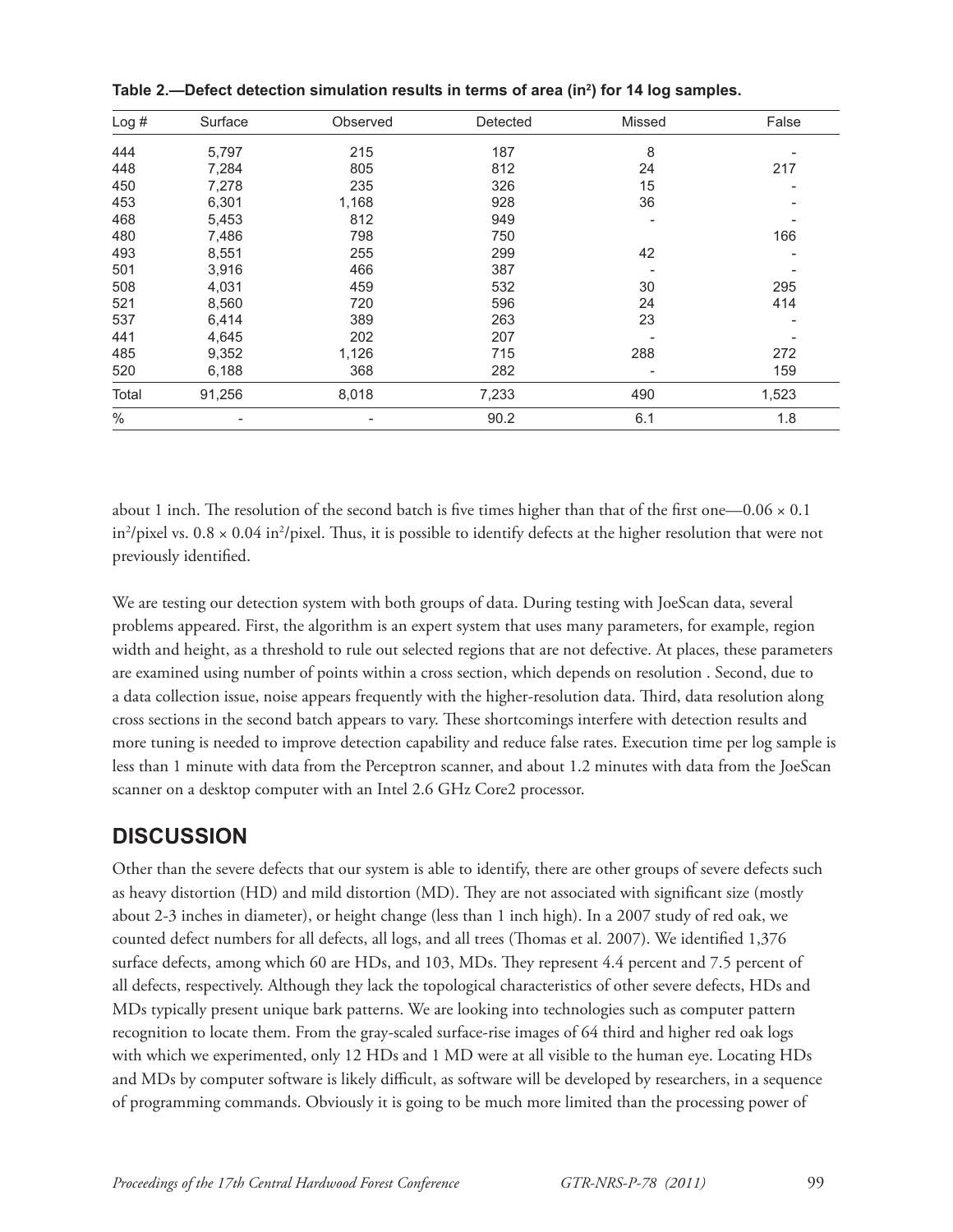the human brain. Further, the only thing our detection system has to work with is surface height images. Currently it cannot get help from digital color images or from ground truth. With limited input information and limited capability, it remains unknown how effective the detection module can be for defects that include HDs and MDs.

Much can be improved in our defect detection algorithm. Problems arose due to different data resolution. Parameters should be redefined to accommodate different data resolutions—although given the current structure, such modification to the system likely requires a complete overhaul. Currently the contour plot package is built upon JFrame, a Java primitive class. The quality of the resulting plots is not desirable. Adjusting, editing, and storing the graphs are inconvenient, making analysis of results difficult. We shall experiment with other graphical representation methods to improve graphical quality. Further, pattern recognition and neural network methods will be investigated for detecting severe defects without significant height changes, but with unique bark patterns. This application can be observed in Figure 3a where, in the lower-left corner, the sawn pattern is displayed in the radial distance image.

We have tested our system with more data. Our new GUI is easier to navigate and more user-friendly to sawmill operators. The detection software is integrated with the laser scanning system. Lab experiments were conducted to integrate and test the system using sample logs. We are collaborating with a sawmill located in West Virginia to perform real-time industrial testing. We hope our defect detection system will eventually provide a tool that is both effective and affordable for the forest products industry.

### **ACKNOWLEDGMENT**

This research was funded in part by a grant from the Wood Education Resource Center, Princeton, WV.

# **LITERATURE CITED**

- Bhandarkar, S.; Faust, T.; Tang, M. 1999. **Catalog: a system for detection and rendering of internal log defects using computer tomography.** Machine Vision and Applications. 11(4): 171-190.
- Callahan, R. 2007. **Scientists test CT scanners on trees.** USA Today. [online]. Available: http://www. usatoday.com/tech/science/2007-06-08-3237455238\_x.htm.
- Chang, S. 1992. **External and internal defect detection to optimize cutting of hardwood logs and lumber.** Transferring Technologies for Industry No. 3. Beltsville, MD: U.S. Department of Agriculture, National Agriculture Library. 24 p. Available: http://www.nal.usda.gov/ttic/industry/ hrdwood3.htm. [Date accessed unknown.]
- Devaru, D.; Halabe, U.B.; Gopalakrishnan, B.; Agrawal, S.; Grushecky, S. 2005. **Algorithm for detecting defects in wooden logs using ground penetrating radar.** SPIE (5999): 59990B.
- Guddanti, S.; Chang, S. 1998. **Replicating sawmill sawing with topsaw using CT images of a full length hardwood log.** Forest Products Journal. 48(1): 72-75.
- Hampel, F.; Ronchetti, E.; Rousseeuw, P.; Stahel, W. 1986. **Robust statistics: the approach based on influence functions.** New York, NY: John Wiley. 528 p.